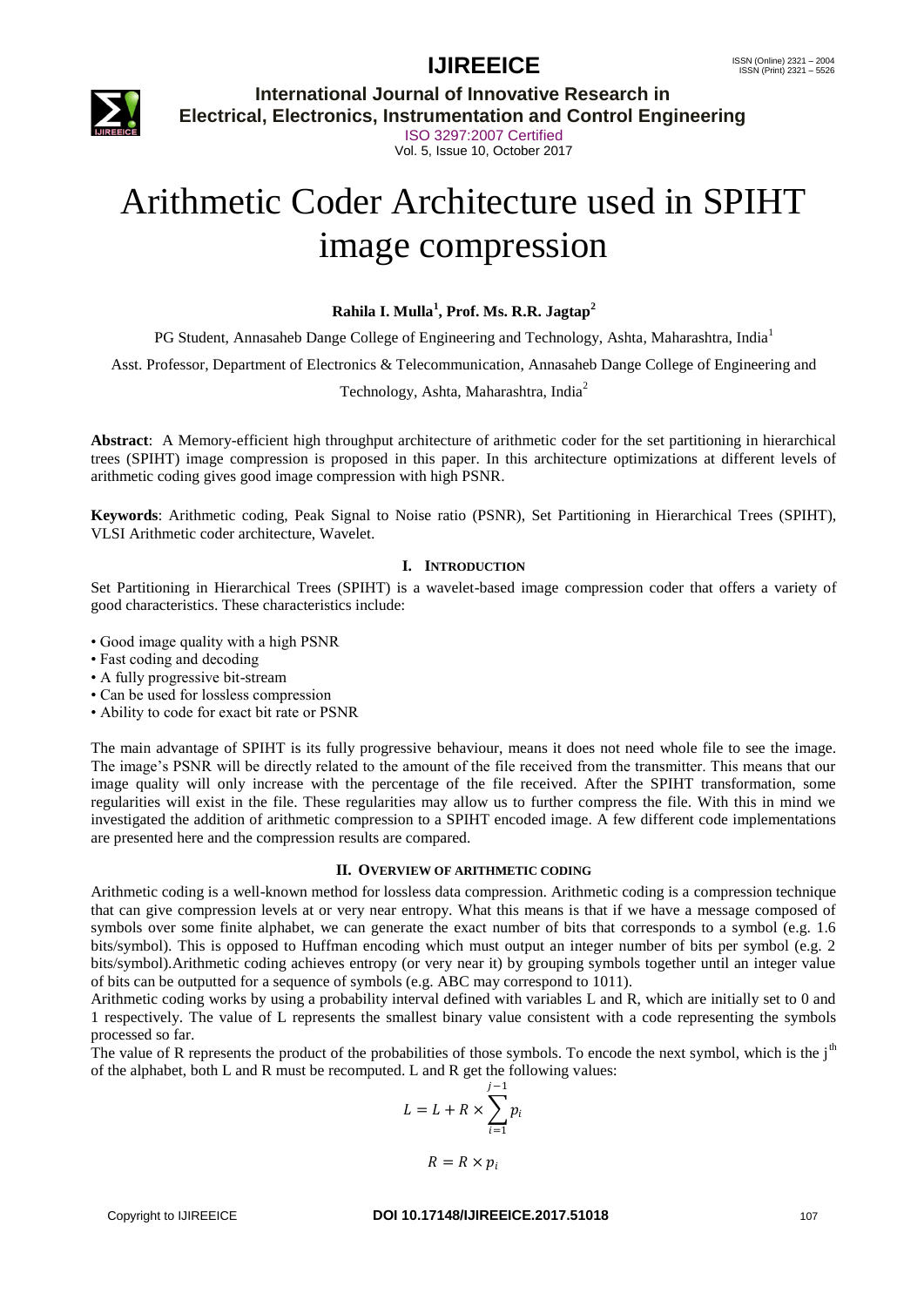# **IJIREEICE ISSN** (Online)  $2321 - 2004$ <br>
ISSN (Print)  $2321 - 5526$



# **International Journal of Innovative Research in**

**Electrical, Electronics, Instrumentation and Control Engineering**

ISO 3297:2007 Certified Vol. 5, Issue 10, October 2017

### **III.RELEVANCE**

As arithmetic coding (AC) method can obtain optimal performance for its ability to generate codes with fractional bits, it is widely used by various image compression algorithms. Especially, the set partitioning in hierarchical trees (SPIHT) uses an AC method to improve its peak signal-to-noise ratio (PSNR). Although the theory and program code of AC are mature, the complicated internal operations of AC limit its application for some real time fields, such as satellite image and high speed camera image compressions. In order to achieve performance gains, high speed architecture of AC in compression scenarios must be designed to meet the throughput requirement.

### **IV.LITERATURE REVIEW**

D. Marpe, H. Schwarz, and T. Wiegand presented Context-Based Adaptive Binary Arithmetic Coding (CABAC) as a normative part of the new ITU-T/ISO/IEC standard H.264/AVC for video compression [2]. By combining an adaptive binary arithmetic coding technique with context modelling, a high degree of adaptation and redundancy reduction is achieved. The CABAC framework also includes a novel low-complexity method for binary arithmetic coding and probability estimation that is well suited for efficient hardware and software implementations.

A Variant of SPIHT image compression algorithm called No List SPIHT (NLS) is presented by F. W. Wheeler and W. A. Pearlman [3]. NLS operates without linked lists and is suitable for a fast, simple hardware implementation. Instead of Lists, a state table with four bits per coefficient keeps track of the set partitions and what information has been encoded. Performance of the algorithm on standard test images is nearly the same as in SPIHT.

H. Pan, W.C. Siu, and N.F. Law, proposed A fast and low memory image coding algorithm based on lifting wavelet transform and modified SPIHT [5]. In this paper, Author propose a listless modified SPIHT (LMSPIHT) approach, which is a fast and low memory image coding algorithm based on the lifting wavelet transform. The LMSPIHT jointly considers the advantages of progressive transmission, spatial scalability, and incorporates human visual system (HVS) characteristics in the coding scheme; thus it outperforms the traditional SPIHT algorithm at low bit rate coding. Compared with the SPIHT algorithm, LMSPIHT provides a better compression performance and a superior perceptual performance with low coding complexity. A listless implementation structure reduces the amount of memory and improves the speed of compression by more than  $51\%$  for a  $512\times512$  image, as compared with that of the SPIHT algorithm.

Authors A. A. Kassim, N. Yan, and D. Zonoobi presented [6] the wavelet-based set partitioning in hierarchical trees (SPIHT) which is highly efficient in coding non textured images while the wavelet packet transform (WPT) is able to provide an optimal representation for textured images.

Authors introduce a method for selecting an optimal WPT basis for SPIHT, which efficiently compacts the highfrequency sub-band energy into as few trees as possible and avoids parental conflicts. The proposed SPIHT-WPT coder achieves improved coding gains, especially for highly textured images.

### **V. METHODOLOGY**

High resolution Image captured using Camera.

 Input image is converted to pixel values in MATLAB. Pixel values obtained are given as input to the Line based wavelet lifting module which produces wavelet coefficients.

 The transformed wavelet coefficients are placed in a buffer and they are accessed in a SPIHT-Breadth First Search way. Processor dispatcher dispatches the transformed wavelet coefficients to the arithmetic coder through internal bus.

Output of arithmetic coder is provided to the internal bus and sent to the code FIFO.

 The Read FIFO and Truncate module are responsible for the final code stream formation, which reads each code FIFO from top to bottom and truncates the code stream according to the bit rate requirement.